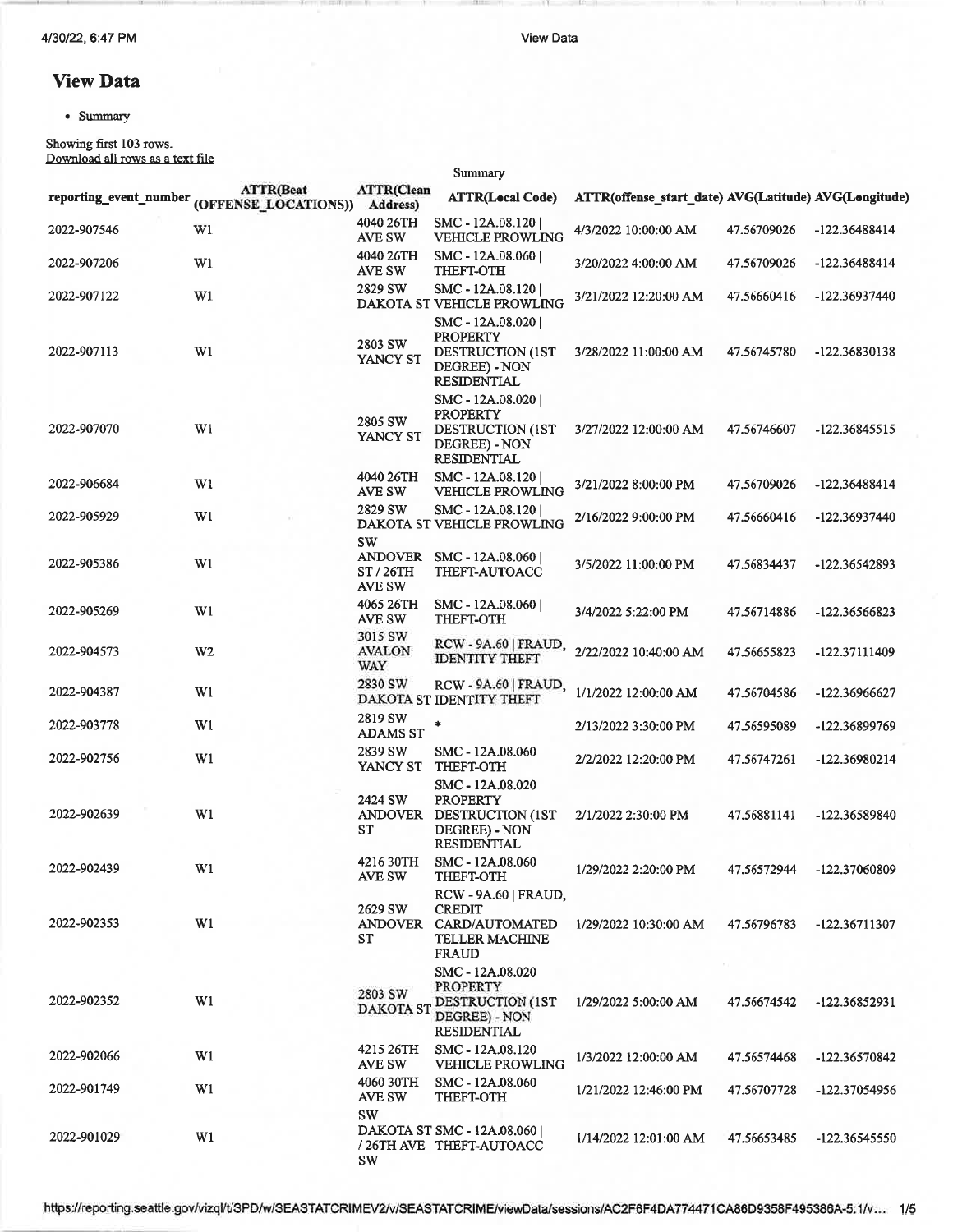4/30/22, 6:47 PM

View Data

 $2.81$ 

-m

| reporting event number | <b>ATTR(Beat</b><br>(OFFENSE LOCATIONS)) | ATTR(Clean<br>Address)                             | <b>ATTR(Local Code)</b>                                                 | ATTR(offense_start_date) AVG(Latitude) AVG(Longitude) |             |               |
|------------------------|------------------------------------------|----------------------------------------------------|-------------------------------------------------------------------------|-------------------------------------------------------|-------------|---------------|
| 2022-900663            | W <sub>1</sub>                           | 4121 25TH<br>AVE SW                                | SMC - 12A.08.060<br>THEFT-OTH                                           | 1/8/2022 11:30:00 AM                                  | 47.56590920 | -122.36471902 |
| 2022-900090            | W <sub>1</sub>                           | 2851 SW<br>YANCY ST                                | SMC - 12A.08.060<br><b>THEFT-OTH</b>                                    | 12/29/2021 8:00:00 PM                                 | 47.56740247 | -122.37028828 |
| 2022-107968            | W1                                       | 2851 SW                                            | RCW - 9A.56.065<br>DAKOTA ST THEFT OF MOTOR<br><b>VEHICLE</b>           | 4/30/2022 12:00:00 AM                                 | 47.56671783 | -122.37047565 |
| 2022-105370            | W <sub>2</sub>                           | ST/30TH<br>AVE SW                                  | SW YANCY RCW - 9A.36.041<br>ASSAULT - ASSAULT<br>4                      | 4/27/2022 1:48:00 PM                                  | 47.56760892 | -122.37076473 |
| 2022-105161            | W1                                       | 4059 28TH<br>AVE SW                                | Disturbance-Other                                                       | Null                                                  | 47.56728878 | -122.36840631 |
| 2022-104354            | W1                                       | 2850 SW                                            | RCW - 9A.52.030<br>YANCY ST BURGLARY 2                                  | 4/26/2022 1:40:00 AM                                  | 47.56784910 | -122.37038643 |
| 2022-103936            | W1                                       | ST / 26TH<br>AVE SW                                | SW ADAMS RCW - 46.61.024.1<br><b>ELUDING A POLICE</b><br><b>VEHICLE</b> | 4/26/2022 4:30:00 AM                                  | 47.56617306 | -122.36546107 |
| 2022-102693            | W1                                       | 4202 26TH<br>AVE SW                                | Property Found                                                          | <b>Null</b>                                           | 47.56600811 | -122.36508649 |
| 2022-101398            | W1                                       | 4059 28TH<br>AVE SW                                | RCW - 9A.56.065<br>THEFT OF MOTOR<br><b>VEHICLE</b>                     | 4/23/2022 12:00:00 AM                                 | 47.56728878 | -122.36840631 |
| 2022-098569            | W1                                       | 4202 26TH<br>AVE SW                                | $\ast$                                                                  | 4/20/2022 9:58:00 AM                                  | 47.56600811 | -122.36508649 |
| 2022-098451            | W1                                       | 2629 SW<br><b>ANDOVER</b><br>ST                    | Dispute-Civil Property<br>(Auto)                                        | Null                                                  | 47.56796783 | -122.36711307 |
| 2022-097867            | W1                                       | 2821 SW<br>YANCY ST                                | Suspicious Circumstance Null                                            |                                                       | 47.56741385 | -122.36908510 |
| 2022-097787            | W1                                       | 2833 SW<br>YANCY ST                                | *                                                                       | 4/17/2022 2:00:00 PM                                  | 47.56745737 | -122.36943595 |
| 2022-097101            | W1                                       | 2803 SW<br>YANCY ST                                | SMC - 12A.08.020<br><b>PROPERTY</b><br><b>DESTRUCTION</b>               | 4/18/2022 4:00:00 PM                                  | 47.56745780 | -122.36830138 |
| 2022-094262            | W1                                       | 4040 26TH<br>AVE SW                                | Suspicious Circumstance Null                                            |                                                       | 47.56709026 | -122.36488414 |
| 2022-091109            | W1                                       | <b>SW</b><br><b>ANDOVER</b><br>ST / 28TH<br>AVE SW | Campsite cleanup/public<br>property                                     | Null                                                  | 47.56833854 | -122.36808196 |
| 2022-088795            | W1                                       | 4040 26TH<br>AVE SW                                | SMC--12A.06.115<br><b>MALICIOUS</b><br>HARASSMENT                       | Null                                                  | 47.56709026 | -122.36488414 |
| 2022-085424            | W1                                       | 2970 SW<br><b>AVALON</b><br>WAY                    | RCW - 9A.36.041<br>ASSAULT - ASSAULT 4/6/2022 11:53:00 AM<br>4          |                                                       | 47.56847362 | -122.37112518 |
| 2022-083974            | W1                                       | 2970 SW<br><b>AVALON</b><br><b>WAY</b>             | RCW 9A.46.020.2A I<br>HARASSMENT-<br><b>MISDEMEANOR</b>                 | 4/4/2022 10:48:00 PM                                  | 47.56847362 | -122.37112518 |
| 2022-083947            | W1                                       | 2831 SW<br><b>ADAMS ST</b>                         | RCW 9A.46.020.2A I<br>HARASSMENT-<br><b>MISDEMEANOR</b>                 | 4/4/2022 8:41:00 PM                                   | 47.56586251 | -122.36969337 |
| 2022-083703            | W1                                       | 4040 26TH<br>AVE SW                                | SMC-12A.08.020<br><b>PROPERTY</b><br><b>DESTRUCTION</b>                 | 3/29/2022 3:00:00 PM                                  | 47.56709026 | -122.36488414 |
| 2022-082997            | W1                                       | 2831 SW<br><b>ADAMS ST</b>                         | RCW 9A.46.020.2A I<br>HARASSMENT-<br><b>MISDEMEANOR</b>                 | 2/17/2022 12:29:00 PM                                 | 47.56586251 | -122.36969337 |
| 2022-082663            | W1                                       | 2821 SW<br>YANCY ST                                | Crisis                                                                  | Null                                                  | 47.56741385 | -122.36908510 |
| 2022-080700            | W1                                       | 2803 SW<br>YANCY ST                                | SMC - 12A.08.020<br><b>PROPERTY</b><br><b>DESTRUCTION</b>               | 4/1/2022 10:45:00 AM                                  | 47.56745780 | -122.36830138 |
| 2022-080113            | W1                                       | 2629 SW<br>ANDOVER<br>ST                           | RCW 9A.46,020.2A I<br>HARASSMENT-<br><b>MISDEMEANOR</b>                 | 3/31/2022 7:33:00 PM                                  | 47.56796783 | -122.36711307 |
| 2022-079535            | W1                                       | <b>SW YANCY</b><br>ST / 28TH<br>AVE SW             | Suspicious Circumstance Null                                            |                                                       | 47.56761452 | -122.36809149 |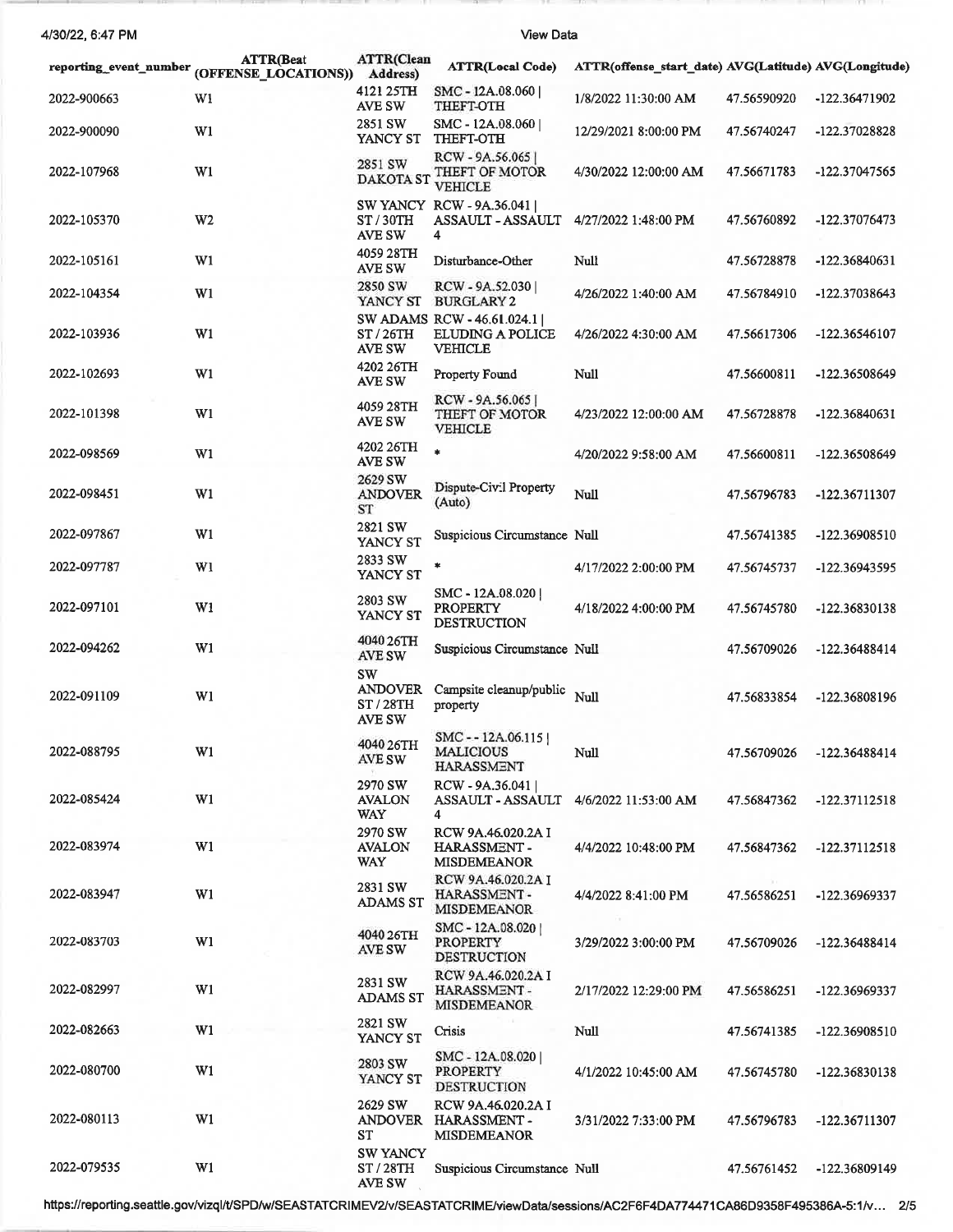4/30/22, 6:47 PM

View Data

|             | <b>ATTR(Beat</b><br>reporting_event_number (OFFENSE_LOCATIONS)) | <b>ATTR(Clean</b><br><b>Address</b> )                   | <b>ATTR(Local Code)</b>                                             | ATTR(offense start date) AVG(Latitude) AVG(Longitude) |             |               |
|-------------|-----------------------------------------------------------------|---------------------------------------------------------|---------------------------------------------------------------------|-------------------------------------------------------|-------------|---------------|
| 2022-077734 | W1                                                              | 4040 26TH<br>AVE SW                                     | SMC - 12A.08.060  <br>THEFT-LICENSE<br><b>PLATE</b>                 | 3/16/2022 3:00:00 PM                                  | 47.56709026 | -122.36488414 |
| 2022-077054 | W1                                                              | 2843 SW<br><b>ADAMS ST</b><br>SW                        | Crisis                                                              | Null                                                  | 47.56590639 | -122.36989255 |
| 2022-076692 | W1                                                              | <b>ANDOVER</b><br>ST / 26TH<br>AVE SW<br><b>SW</b>      | SMC - 11.22.090   TRIP<br>PERMIT VIOLATION                          | 3/28/2022 4:34:00 AM                                  | 47.56834437 | -122.36542893 |
| 2022-076343 | W1                                                              | <b>ANDOVER</b><br>ST/26TH<br>AVE SW                     | Outside Agency --<br>Misdemeanor Warrant                            | 3/27/2022 5:27:00 PM                                  | 47.56834437 | -122.36542893 |
| 2022-073710 | W1                                                              | 2604 SW                                                 | SMC - 12A.08.060<br>NEVADA ST THEFT-OTH                             | 3/24/2022 10:05:00 PM                                 | 47.56560857 | -122.36583986 |
| 2022-072924 | W1                                                              | sw<br><b>ANDOVER</b><br>ST / 26TH<br>AVE SW             | $RCW - 9A.36.011$<br>ASSAULT - ASSAULT<br>1                         | 3/24/2022 3:22:00 AM                                  | 47.56834437 | -122.36542893 |
| 2022-071709 | W1                                                              | 4040 26TH<br>AVE SW                                     | RCW - 9A.56.065<br>THEFT OF MOTOR<br><b>VEHICLE</b>                 | 3/21/2022 9:00:00 PM                                  | 47.56709026 | -122.36488414 |
| 2022-070058 | W1                                                              | <b>30TH AVE</b><br>SW/SW<br>DAKOTA ST                   | Suspicious Circumstance Null                                        |                                                       | 47.56688518 | -122.37077563 |
| 2022-068765 | W1                                                              | <b>SW YANCY</b><br>ST / 28TH<br>AVE SW<br><b>SW</b>     | ٠                                                                   | 3/19/2022 5:24:00 PM                                  | 47.56761452 | -122.36809149 |
| 2022-068759 | W1                                                              | <b>ANDOVER</b><br>ST/28TH<br>AVE SW                     | Suspicious Circumstance Null                                        |                                                       | 47.56833854 | -122.36808196 |
| 2022-068348 | W1                                                              | <b>SW</b><br><b>ANDOVER</b><br>ST/28TH<br>AVE SW        | Warrant -- Misdemeanor 3/19/2022 5:45:00 AM                         |                                                       | 47.56833854 | -122.36808196 |
| 2022-068337 | W1                                                              | <b>SW YANCY</b><br>ST/28TH<br>AVE SW                    | Veh-Rcvd-For Other<br>Agency                                        | Null                                                  | 47.56761452 | -122.36809149 |
| 2022-067903 | W1                                                              | sw<br><b>AVALON</b><br>WAY / SW<br><b>ANDOVER</b><br>ST | $\ast$                                                              | 3/17/2022 5:30:00 PM                                  | 47.56760892 | -122.37076473 |
| 2022-062948 | W1                                                              | <b>SW YANCY</b><br><b>ST/28TH</b><br>AVE SW             | Outside Agency --<br>Felony Warrant                                 | 3/13/2022 1:44:00 PM                                  | 47.56761452 | -122.36809149 |
| 2022-062841 | W1                                                              | 4040 26TH<br><b>AVE SW</b><br>2700 SW                   | Disturbance-Other                                                   | Null                                                  | 47.56709026 | -122.36488414 |
| 2022-062081 | W1                                                              | ANDOVER *<br>ST<br>2988 SW                              |                                                                     | 3/12/2022 1:41:00 PM                                  | 47.56841130 | -122.36616076 |
| 2022-061543 | W1                                                              | <b>AVALON</b><br>WAY                                    | Death-Suicide                                                       | Null                                                  | 47.56803351 | -122.37109977 |
| 2022-059898 | W1                                                              | 2843 SW<br><b>ADAMS ST</b>                              | Disturbance-Noise                                                   | Null                                                  | 47.56590639 | -122.36989255 |
| 2022-059440 | W1                                                              | 2821 SW<br>YANCY ST                                     | RCW - 9A.36.041<br>ASSAULT - ASSAULT<br>4                           | 3/9/2022 2:11:00 PM                                   | 47.56741385 | -122.36908510 |
| 2022-058445 | W1                                                              | 2821 SW<br>YANCY ST                                     | RCW - 9A.36.041<br>ASSAULT - ASSAULT<br>4                           | 3/8/2022 1:10:00 PM                                   | 47.56741385 | -122.36908510 |
| 2022-056598 | W1                                                              | ST / 28TH<br>AVE SW                                     | SW YANCY RCW - 46.16A.320<br><b>TRIP PERMIT</b><br><b>VIOLATION</b> | 3/6/2022 2:47:00 PM                                   | 47.56761452 | -122.36809149 |
| 2022-053999 | W1                                                              | 4101 28TH<br>AVE SW                                     | RCW - 9A.56.065<br>THEFT OF MOTOR<br><b>VEHICLE</b>                 | 3/2/2022 12:00:00 AM                                  | 47.56671574 | -122.36826309 |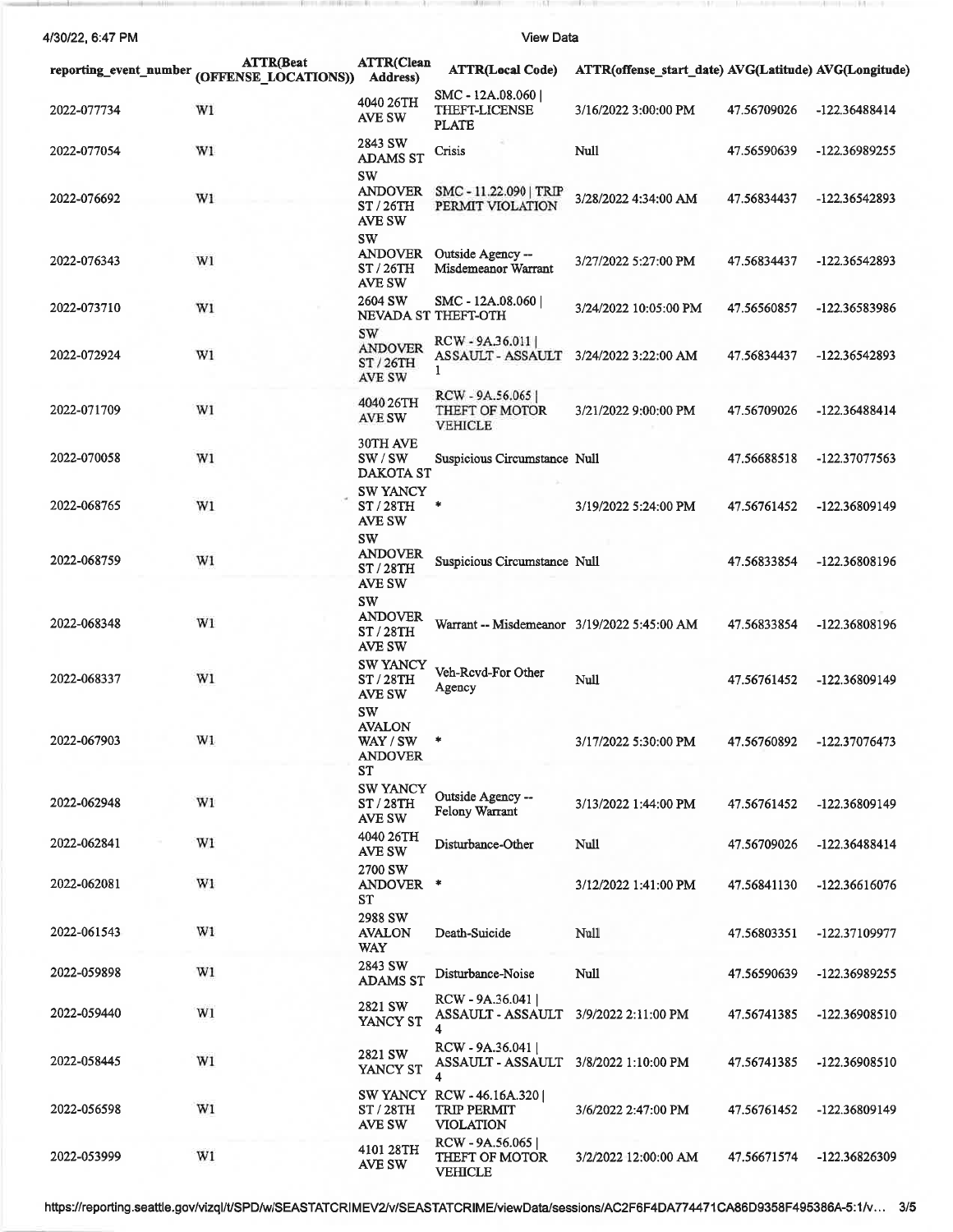4130122,6:47 PM

\_\_--\_1 , l ,

**View Data** 

| reporting event number | <b>ATTR</b> (Beat<br>(OFFENSE_LOCATIONS)) | <b>ATTR(Clean</b><br><b>Address</b> )            | <b>ATTR(Local Code)</b>                                                                                                    | ATTR(offense_start_date) AVG(Latitude) AVG(Longitude) |             |                 |
|------------------------|-------------------------------------------|--------------------------------------------------|----------------------------------------------------------------------------------------------------------------------------|-------------------------------------------------------|-------------|-----------------|
| 2022-053212            | W1                                        | sw<br><b>ANDOVER</b><br>ST/26TH<br>AVE SW        | Prop Recovered-Other<br>Agency                                                                                             | Null                                                  | 47.56834437 | -122.36542893   |
| 2022-052052            | W1                                        | 4040 26TH<br>AVE SW                              | RCW - 9A.36.041<br><b>ASSAULT - ASSAULT</b><br>4                                                                           | 3/1/2022 6:16:00 PM                                   | 47.56709026 | -122.36488414   |
| 2022-051536            | W1                                        | 2829 SW<br><b>ADAMS ST</b>                       | SMC - 12A.08.060<br><b>THEFT-OTH</b>                                                                                       | 2/28/2022 4:00:00 AM                                  | 47.56586209 | -122.36955916   |
| 2022-050359            | W1                                        | 4040 26TH<br><b>AVE SW</b>                       | RCW - 9A.56.040<br>THEFT 2, THEFT<br><b>FROM BUILDING</b>                                                                  | 2/23/2022 12:00:00 AM                                 | 47.56709026 | -122.36488414   |
| 2022-047579            | W1                                        | 2831 SW<br><b>ADAMS ST</b>                       | Disturbance-Other                                                                                                          | Null                                                  | 47.56586251 | -122.36969337   |
| 2022-046202            | W1                                        | 2850 SW<br>YANCY ST                              | Crisis                                                                                                                     | Null                                                  | 47.56784910 | -122.37038643   |
| 2022-043597            | W1                                        | 4040 26TH<br><b>AVE SW</b><br><b>SW</b>          | Crisis                                                                                                                     | Null                                                  | 47.56709026 | -122.36488414   |
| 2022-043069            | W1                                        | <b>ANDOVER</b><br>ST/26TH<br><b>AVE SW</b>       | $\ast$                                                                                                                     | 2/19/2022 3:10:00 PM                                  | 47.56834437 | -122.36542893   |
| 2022-041154            | W1                                        | 2831 SW<br><b>ADAMS ST</b><br><b>SW</b>          | Disturbance-Family-No<br>Crime                                                                                             | Null                                                  | 47.56586251 | -122.36969337   |
| 2022-038821            | W1                                        | <b>BRADFORD</b><br>ST/SW<br><b>AVALON</b><br>WAY | Crisis                                                                                                                     | Null                                                  | 47.56924147 | -122.37072770   |
| 2022-038167            | W <sub>2</sub>                            | 4209 30TH<br><b>AVE SW</b>                       | RCW - 9A.56.065<br>THEFT OF MOTOR<br><b>VEHICLE</b>                                                                        | 2/13/2022 6:30:00 PM                                  | 47.56578048 | -122.37108618   |
| 2022-035832            | W1                                        | 2600 SW<br><b>ANDOVER</b><br>ST                  | Suspicious Circumstance Null                                                                                               |                                                       | 47.56881141 | -122.36589840   |
| 2022-035816            | W1                                        | 2600 SW<br><b>ANDOVER</b><br>ST                  | RCW - 9A.56.068<br>POSSESSION OF A<br>STOLEN MOTOR<br><b>VEHICLE</b>                                                       | 2/11/2022 9:58:00 AM                                  | 47.56881141 | -122.36589840   |
| 2022-034972            | WI                                        | <b>4040 26TH</b><br>AVE SW                       | RCW - 9A.44.050<br><b>RAPE 2ND DEGREE</b>                                                                                  | 1/29/2022 8:30:00 PM                                  | 47.56709026 | -122.36488414   |
| 2022-029443            | W1                                        | 4040 26TH<br><b>AVE SW</b>                       | Suspicious Circumstance Null                                                                                               |                                                       | 47.56709026 | -122.36488414   |
| 2022-029225            | W1                                        | 2980 SW<br><b>AVALON</b><br><b>WAY</b>           | Crisis                                                                                                                     | Null                                                  | 47.56823696 | -122.37111767   |
| 2022-028739            | W1                                        | <b>SW YANCY</b><br>ST / 28TH<br>AVE SW           | $SMC - 18.12.070(B)$<br><b>DAMAGE TO PARK</b><br>PROPERTY-NON<br><b>RESIDENTIAL</b>                                        | 2/3/2022 12:45:00 PM                                  | 47.56761452 | -122.36809149   |
| 2022-025430            | W1                                        | <b>SW</b><br>ST / SW<br><b>AVALON</b><br>WAY     | SMC 11.56.020   PRSN<br><b>BRADFORD UNDER THE</b><br><b>INFLUENCE OF</b><br><b>INTOXICANTS/DRUGS</b><br>- DUI-DRUGS/LIQUOR | 1/30/2022 9:27:00 PM                                  | 47.56924147 | -122.37072770   |
| 2022-024260            | W1                                        | 4202 26TH<br>AVE SW                              | RCW-9A.52.025<br><b>BURGLARY</b><br><b>RESIDENTIAL</b>                                                                     | 1/29/2022 1:32:00 PM                                  | 47.56600811 | $-122.36508649$ |
| 2022-017451            | W1                                        | 4040 26TH<br>AVE SW                              | RCW 9A.46.020.2A I<br>HARASSMENT-<br>MISDEMEANOR                                                                           | 1/21/2022 12:00:00 AM                                 | 47.56709026 | -122.36488414   |
| 2022-009278            | W1                                        | 2600 SW<br>ANDOVER<br>ST                         | Veh-Rcvd-For Other<br>Agency                                                                                               | Null                                                  | 47.56881141 | -122.36589840   |
| 2022-009266            | W1                                        | 2700 SW<br><b>ANDOVER</b><br>ST                  | Veh-Revd-For Other<br>Agency                                                                                               | Null                                                  | 47.56841130 | -122.36616076   |